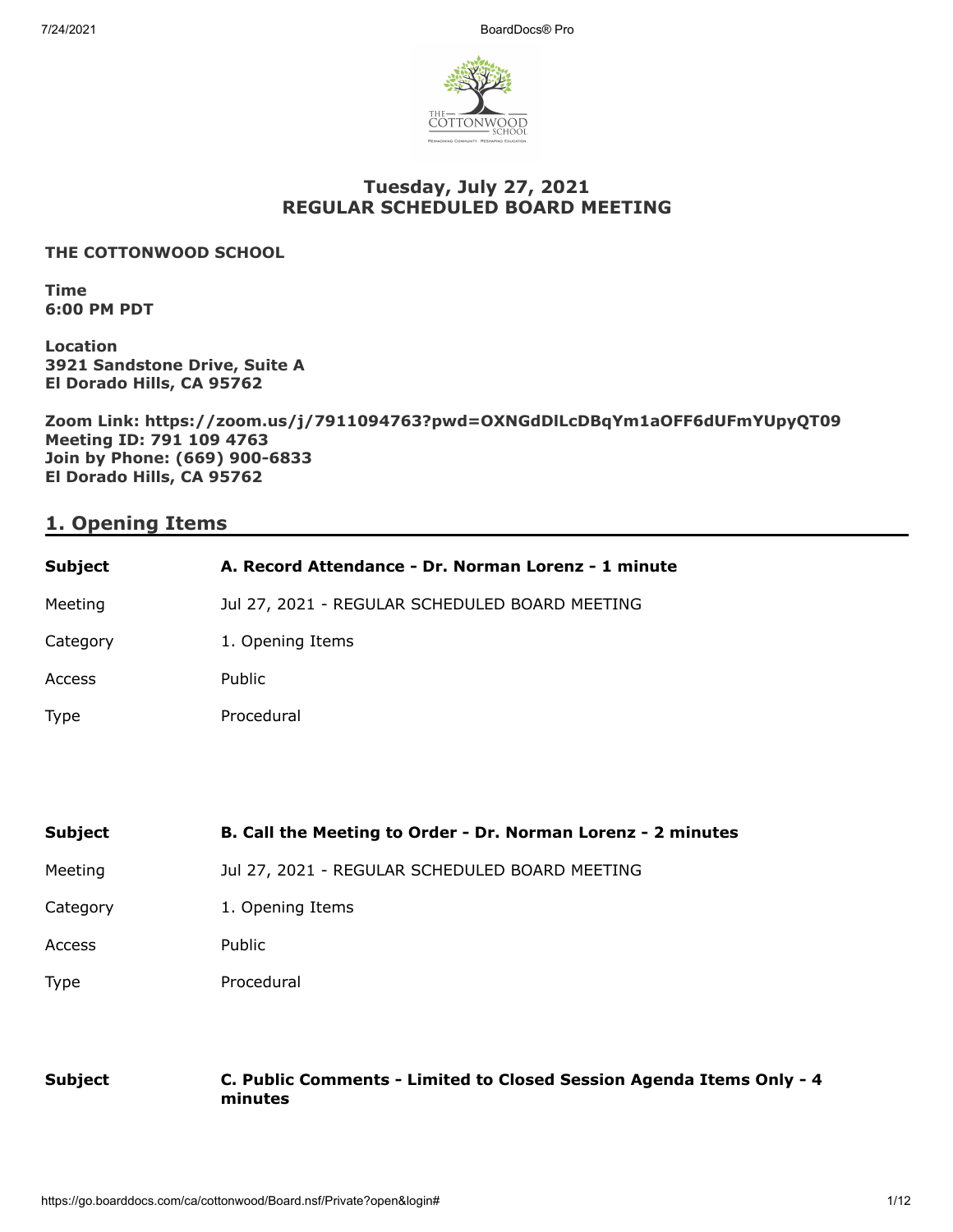| 7/24/2021                                                                                                                                                                                                                                                                                                                                                                                                                                                                | BoardDocs® Pro                                 |
|--------------------------------------------------------------------------------------------------------------------------------------------------------------------------------------------------------------------------------------------------------------------------------------------------------------------------------------------------------------------------------------------------------------------------------------------------------------------------|------------------------------------------------|
| Meeting                                                                                                                                                                                                                                                                                                                                                                                                                                                                  | Jul 27, 2021 - REGULAR SCHEDULED BOARD MEETING |
| Category                                                                                                                                                                                                                                                                                                                                                                                                                                                                 | 1. Opening Items                               |
| Access                                                                                                                                                                                                                                                                                                                                                                                                                                                                   | Public                                         |
| <b>Type</b>                                                                                                                                                                                                                                                                                                                                                                                                                                                              | Information, Procedural                        |
| Public comment rules: Members of the public may address the Board on agenda or non-agenda items through<br>the teleconference platform, Zoom. Zoom does not require the<br>members of the public to have an account or login. Please either utilize the chat option to communicate with<br>the administrative team your desire to address the board or simply<br>communicate orally your desire to address the board when the board asks for public comments. Members of |                                                |

communicate orally your desire to address the board when the board asks for public comments. Members of the public are permitted to comment on both non-agenda item

matters and agenda item matters when public comment is called. Speakers may be called in the order that requests are received. We ask that comments are limited to 2 minutes each,

with no more than 10 minutes per single topic so that as many people as possible may be heard. If a member of the public utilizes a translator to address the board, those individuals

are allotted 4 minutes each. If the board utilizes simultaneous translation equipment to allow the board to hear the translated public testimony simultaneously, those

individuals are allotted 2 minutes each. By law, the Board is allowed to take action only on items on the agenda. The Board may, at its discretion, refer a matter to school staff or calendar the issue for future discussion.

# **2. Closed Session**

| <b>Subject</b> | A. Recess into Closed Session                                                                                                                                                                                                                                                                                                                                                                                                                             |
|----------------|-----------------------------------------------------------------------------------------------------------------------------------------------------------------------------------------------------------------------------------------------------------------------------------------------------------------------------------------------------------------------------------------------------------------------------------------------------------|
| Meeting        | Jul 27, 2021 - REGULAR SCHEDULED BOARD MEETING                                                                                                                                                                                                                                                                                                                                                                                                            |
| Category       | 2. Closed Session                                                                                                                                                                                                                                                                                                                                                                                                                                         |
| Access         | Public                                                                                                                                                                                                                                                                                                                                                                                                                                                    |
| <b>Type</b>    | Action                                                                                                                                                                                                                                                                                                                                                                                                                                                    |
|                | Recommended Action Motion to recess into Closed Session for the purpose of -<br>CONFIDENTIAL STUDENT DISCIPLINE MATTER - Consideration of Potential Expulsion<br>The Board of Education will meet in closed session to consider a recommendation on<br>confidential student matters Case 2021001<br>CONFERENCE WITH REAL PROPERTY NEGOTIATORS<br>Property: 3921 Sandstone Drive, Suite A El Dorado Hills, CA 95762<br>Agency negotiator: Sarah J. Kollman |
| <b>Subject</b> | <b>B. Reconvene to Open Session</b>                                                                                                                                                                                                                                                                                                                                                                                                                       |
| Meeting        | Jul 27, 2021 - REGULAR SCHEDULED BOARD MEETING                                                                                                                                                                                                                                                                                                                                                                                                            |
| Category       | 2. Closed Session                                                                                                                                                                                                                                                                                                                                                                                                                                         |
| Access         | Public                                                                                                                                                                                                                                                                                                                                                                                                                                                    |
| <b>Type</b>    | Action                                                                                                                                                                                                                                                                                                                                                                                                                                                    |
|                | Recommended Action Motion to reconvene into Open Session.                                                                                                                                                                                                                                                                                                                                                                                                 |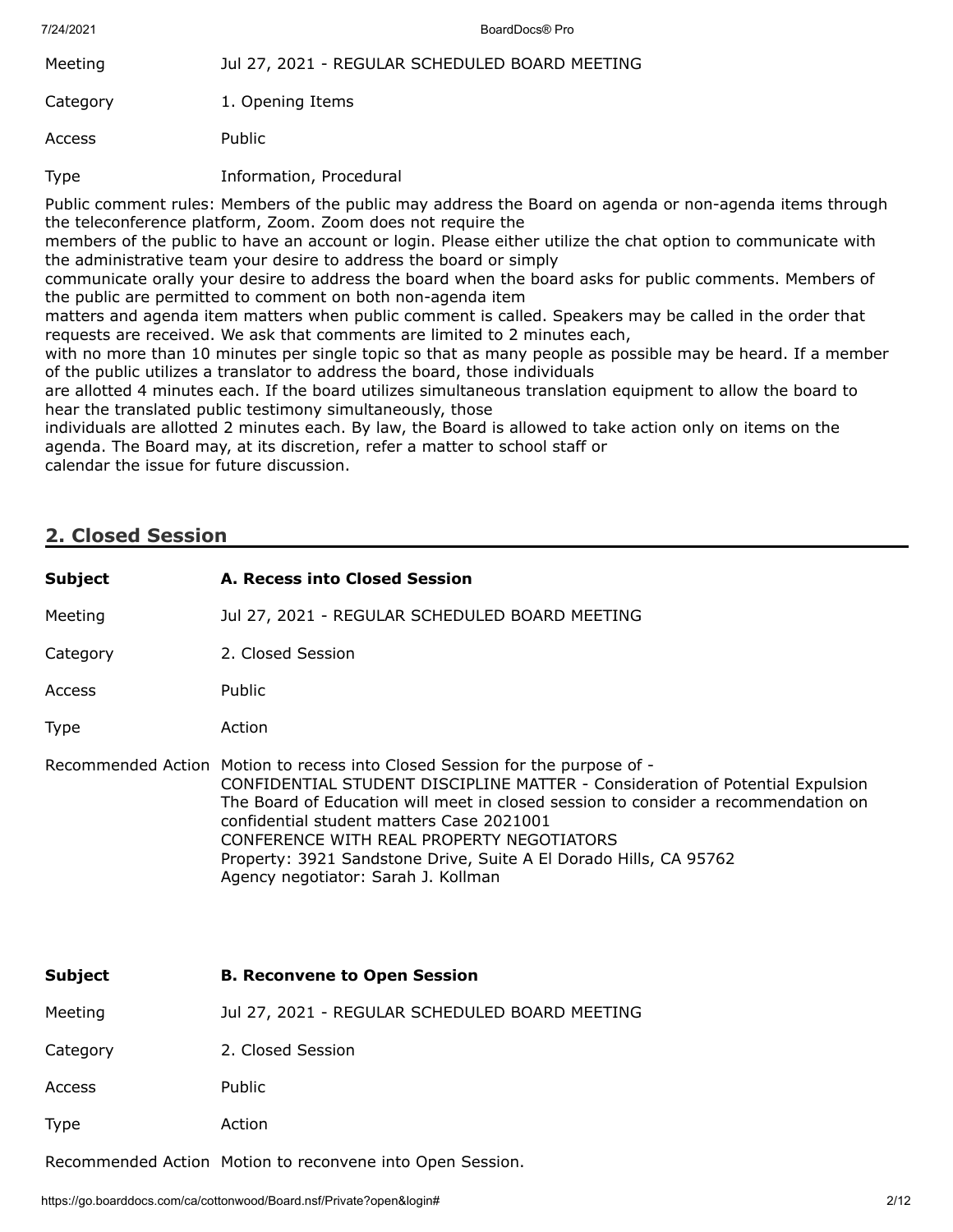| <b>Subject</b> | C. Announcement of Any Action Taken in Closed Session - Dr. Norman<br>Lorenz- 3 minutes |
|----------------|-----------------------------------------------------------------------------------------|
| Meeting        | Jul 27, 2021 - REGULAR SCHEDULED BOARD MEETING                                          |
| Category       | 2. Closed Session                                                                       |
| Access         | Public                                                                                  |
| <b>Type</b>    | <b>Discussion</b>                                                                       |

# **3. Open Session -- Opening Items - 7:00 PM**

| <b>Subject</b> | A. Approval of the Agenda                      |
|----------------|------------------------------------------------|
| Meeting        | Jul 27, 2021 - REGULAR SCHEDULED BOARD MEETING |
| Category       | 3. Open Session -- Opening Items - 7:00 PM     |
| Access         | Public                                         |
| <b>Type</b>    | Action                                         |
|                |                                                |

Recommended Action Motion to approve the agenda.

# **Subject B. Public Comments** Meeting Jul 27, 2021 - REGULAR SCHEDULED BOARD MEETING Category 3. Open Session -- Opening Items - 7:00 PM Access Public

Type Information, Procedural

Public comment rules: Members of the public may address the Board on agenda or non-agenda items through the teleconference platform, Zoom. Zoom does not require the

members of the public to have an account or login. Please either utilize the chat option to communicate with the administrative team your desire to address the board or simply

communicate orally your desire to address the board when the board asks for public comments. Members of the public are permitted to comment on both non-agenda item

matters and agenda item matters when public comment is called. Speakers may be called in the order that requests are received. We ask that comments are limited to 2 minutes each,

with no more than 10 minutes per single topic so that as many people as possible may be heard. If a member of the public utilizes a translator to address the board, those individuals

are allotted 4 minutes each. If the board utilizes simultaneous translation equipment to allow the board to hear the translated public testimony simultaneously, those

individuals are allotted 2 minutes each. By law, the Board is allowed to take action only on items on the agenda. The Board may, at its discretion, refer a matter to school staff or calendar the issue for future discussion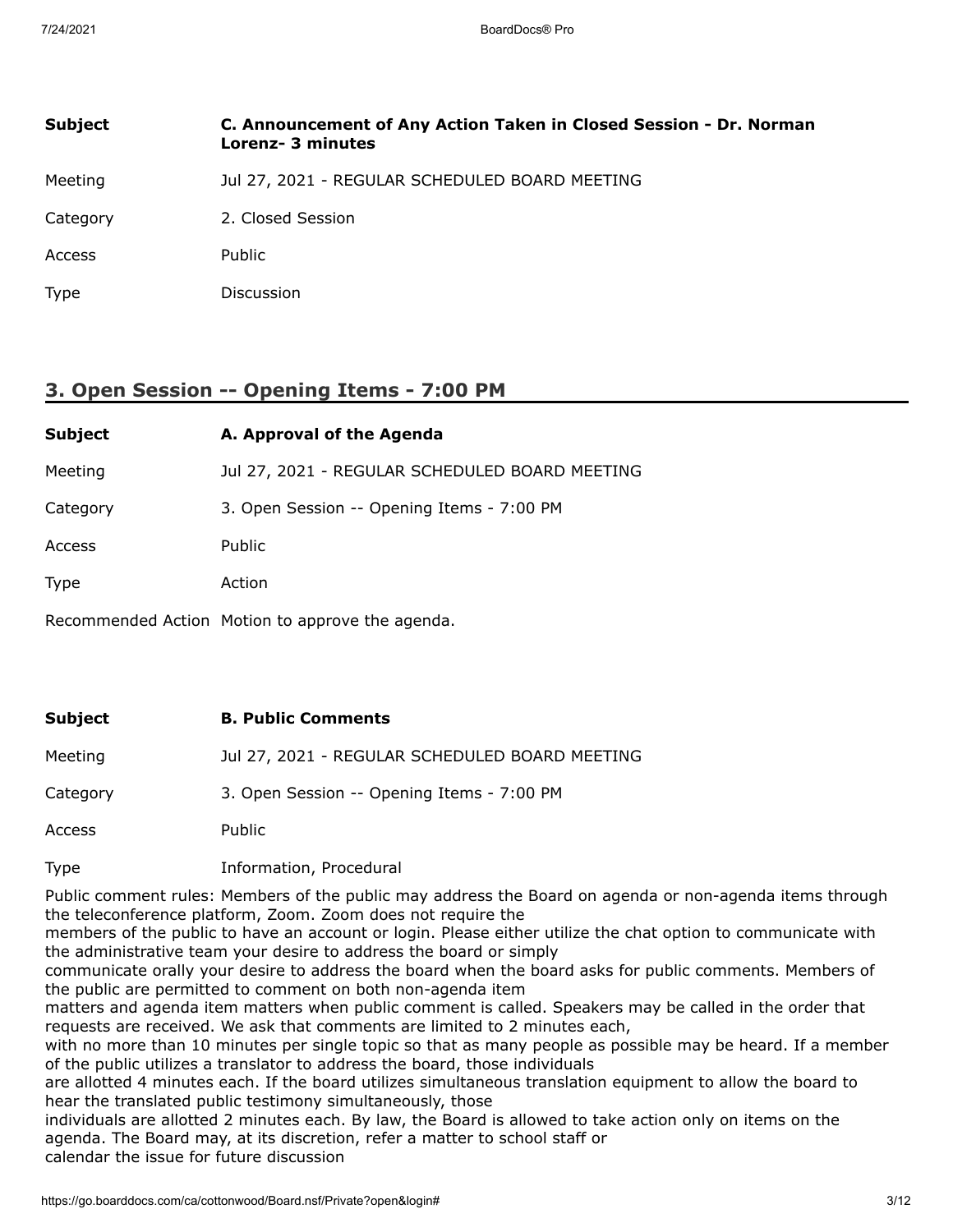| <b>Subject</b> | C. Approve Minutes June Regular Board Meeting  |
|----------------|------------------------------------------------|
| Meeting        | Jul 27, 2021 - REGULAR SCHEDULED BOARD MEETING |
| Category       | 3. Open Session -- Opening Items - 7:00 PM     |
| Access         | Public                                         |
| <b>Type</b>    | Action                                         |

Recommended Action Motion to approve minutes from the June 15, 2021, Regular Board Meeting.

File Attachments [2021\\_06\\_15\\_board\\_meeting\\_minutes \(3\).pdf \(182 KB\)](https://go.boarddocs.com/ca/cottonwood/Board.nsf/files/C4XVL880E694/$file/2021_06_15_board_meeting_minutes%20(3).pdf)

| <b>Subject</b> | D. Approve Minutes July Special Board Meeting  |
|----------------|------------------------------------------------|
| Meeting        | Jul 27, 2021 - REGULAR SCHEDULED BOARD MEETING |
| Category       | 3. Open Session -- Opening Items - 7:00 PM     |
| Access         | <b>Public</b>                                  |
| <b>Type</b>    | Action                                         |

Recommended Action Motion to approve minutes from July 17, 2021, Special Board Meeting.

File Attachments [2021\\_07\\_13\\_board\\_meeting\\_minutes.pdf \(190 KB\)](https://go.boarddocs.com/ca/cottonwood/Board.nsf/files/C4XVLN8106A3/$file/2021_07_13_board_meeting_minutes.pdf)

| <b>Subject</b> | E. Executive Director's Report Cindy Garcia    |
|----------------|------------------------------------------------|
| Meeting        | Jul 27, 2021 - REGULAR SCHEDULED BOARD MEETING |
| Category       | 3. Open Session -- Opening Items - 7:00 PM     |
| Access         | Public                                         |
| Type           | Information                                    |
| Background -   |                                                |

File Attachments [July 27th Board Meeting ED Report.pdf \(671 KB\)](https://go.boarddocs.com/ca/cottonwood/Board.nsf/files/C57VYP830D25/$file/July%2027th%20Board%20Meeting%20ED%20Report.pdf)

# **4. Finance**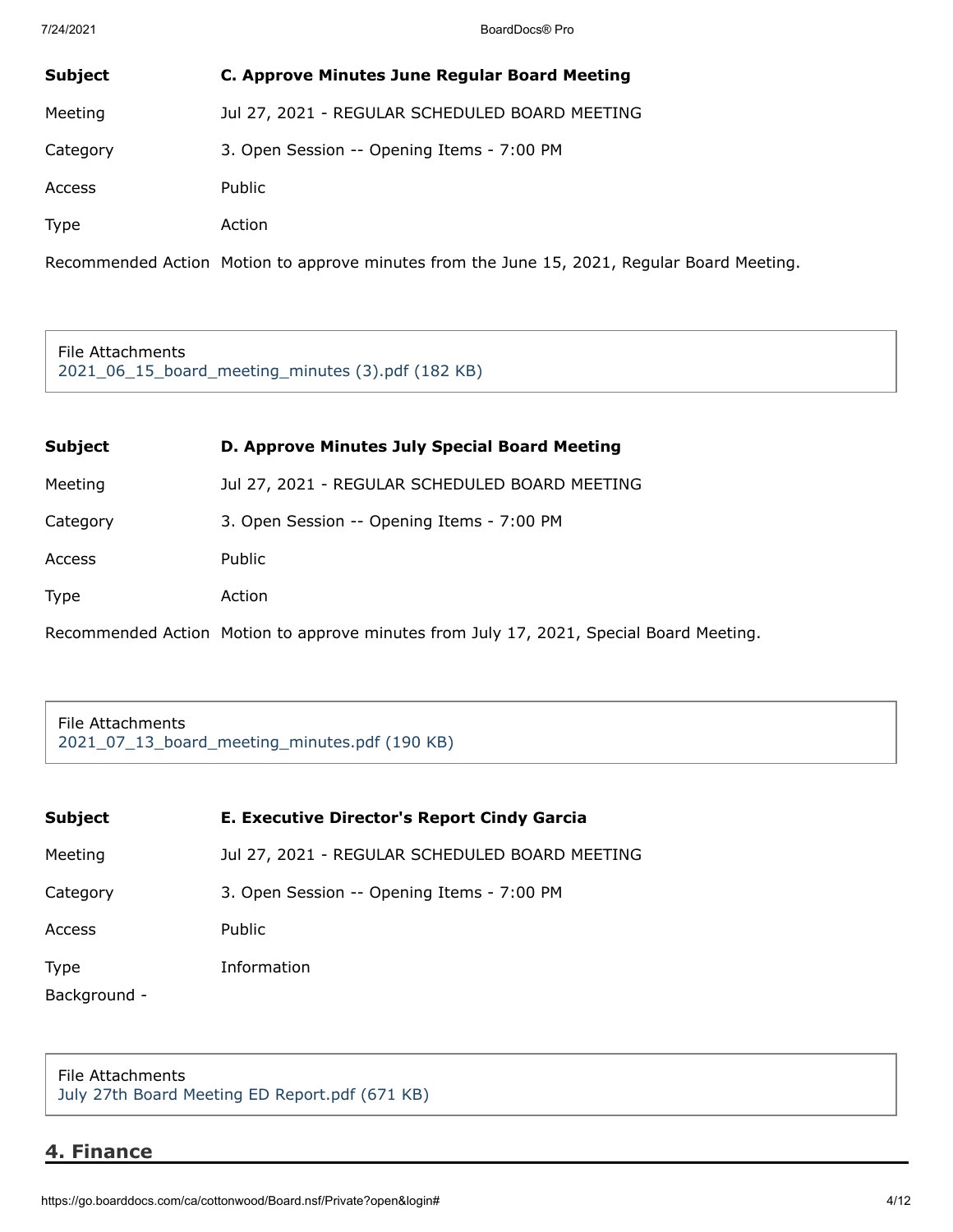| <b>Subject</b> | A. Discussion and Potential Action Cottonwood EPA Budget Darlington<br>Ahaiwe |
|----------------|-------------------------------------------------------------------------------|
| Meeting        | Jul 27, 2021 - REGULAR SCHEDULED BOARD MEETING                                |
| Category       | 4. Finance                                                                    |
| Access         | <b>Public</b>                                                                 |
| <b>Type</b>    | Discussion and Potential Action                                               |

The Education Protection Account (EPA)

Administrative File Attachments [Cottonwood EPA Budget FY2122.pdf \(165 KB\)](https://go.boarddocs.com/ca/cottonwood/Board.nsf/files/C58N3F5DF411/$file/Cottonwood%20EPA%20Budget%20FY2122.pdf)

| <b>Subject</b> | <b>B. Resolution for EPA Stacie Ivery</b>                            |
|----------------|----------------------------------------------------------------------|
| Meeting        | Jul 27, 2021 - REGULAR SCHEDULED BOARD MEETING                       |
| Category       | 4. Finance                                                           |
| Access         | <b>Public</b>                                                        |
| <b>Type</b>    | Action, Discussion and Potential Action                              |
|                | Recommended Action Motion to approve the EPA Resolution as presented |

File Attachments [2021-22 TCS EPA Resolution Spending Plan.edited.pdf \(193 KB\)](https://go.boarddocs.com/ca/cottonwood/Board.nsf/files/C57SFJ7279EE/$file/2021-22%20TCS%20EPA%20Resolution%20%20Spending%20Plan.edited.pdf)

| <b>Subject</b> | C. Fiscal Policy Cindy Garcia and Stacie Ivery |
|----------------|------------------------------------------------|
| Meeting        | Jul 27, 2021 - REGULAR SCHEDULED BOARD MEETING |
| Category       | 4. Finance                                     |
| <b>Access</b>  | Public                                         |
| Type           | Discussion and Potential Action                |
|                |                                                |

Recommended Action Motion to approve the Fiscal Policy as presented.

This is a small update that shows the link between the Board Oversight, Executive Director Oversight, and Business Manager Oversight. It explicitly states that the Business Manager has direct responsibility and authority over the Business Office, its personnel, policies and procedures, operations, and all contracted business services. Adding that the Business Manager oversees the adherence to all internal controls allows for more efficient processes to be put in place as the Executive Director and Business Manager deem necessary.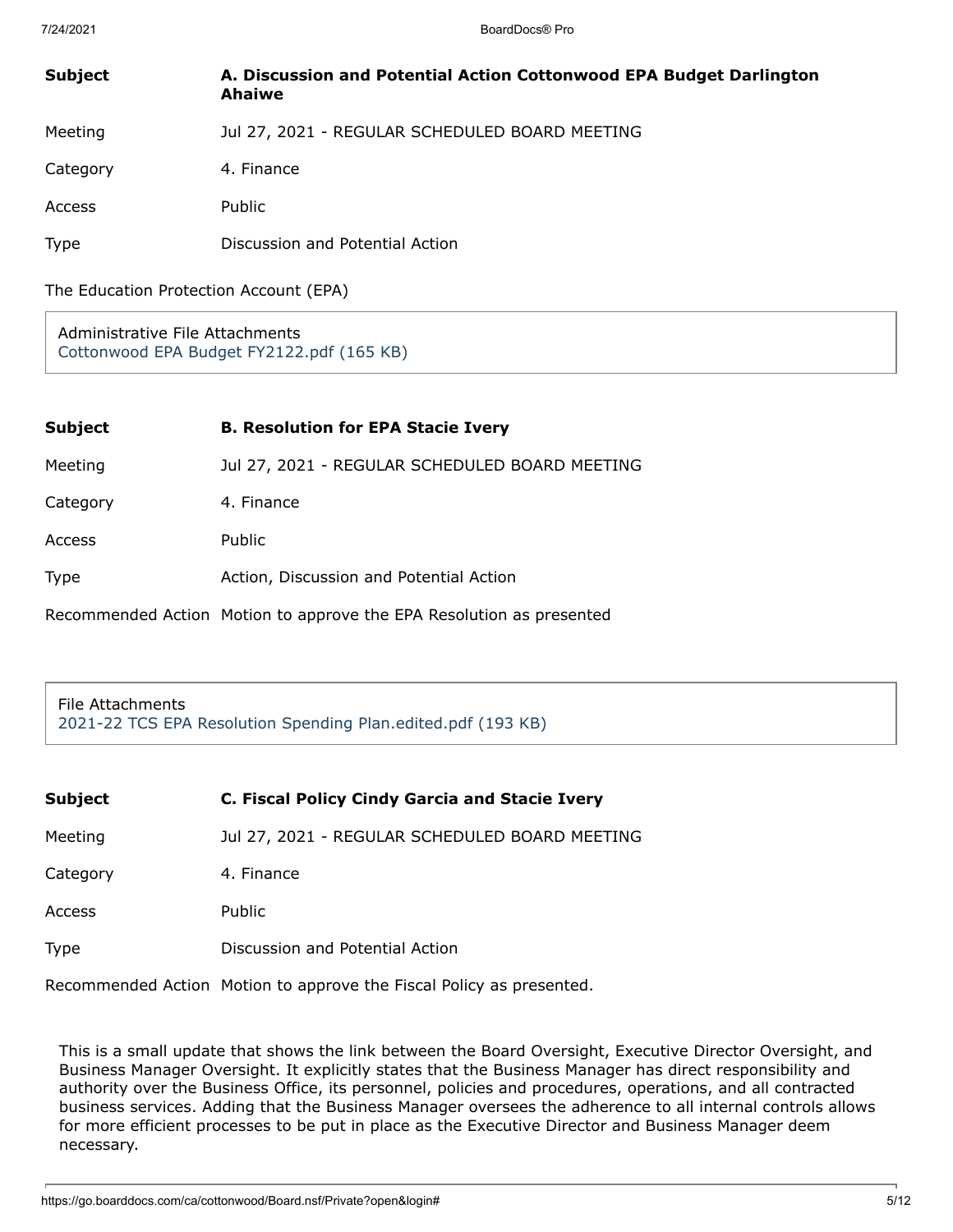# **5. Operations**

| <b>Subject</b> | A. Organization Chart                                                                |
|----------------|--------------------------------------------------------------------------------------|
| Meeting        | Jul 27, 2021 - REGULAR SCHEDULED BOARD MEETING                                       |
| Category       | 5. Operations                                                                        |
| Access         | Public                                                                               |
| <b>Type</b>    | Discussion and Potential Action                                                      |
|                | Recommended Action Motion to Approve the Cottonwood Organization Chart as presented. |

File Attachments [The Cottonwood School Org Chart 7.18.2021.pdf \(198 KB\)](https://go.boarddocs.com/ca/cottonwood/Board.nsf/files/C53HZT4983FA/$file/The%20Cottonwood%20School%20Org%20Chart%207.18.2021.pdf)

| <b>Subject</b> | <b>B. Job Descriptions Linda Kimble</b>                                                                     |
|----------------|-------------------------------------------------------------------------------------------------------------|
| Meeting        | Jul 27, 2021 - REGULAR SCHEDULED BOARD MEETING                                                              |
| Category       | 5. Operations                                                                                               |
| Access         | Public                                                                                                      |
| Type           | Discussion and Potential Action                                                                             |
|                | Recommended Action Motion to approve The Cottonwood School's Job Descriptions 1 through 44 as<br>presented. |

The Cottonwood School has updated all of our job descriptions.

**As a condition of employment, it is essential that all employees understand and receive their job description. This agenda item incorporates these job descriptions. It is required that they be approved by the Board for use as guidance for employees. They outline the education, qualifications, job duties, and physical requirements for each position at TCS.**

File Attachments [TCS -7 Director of School Accountability and Compliance Job Description.pdf \(127 KB\)](https://go.boarddocs.com/ca/cottonwood/Board.nsf/files/C57TEJ77031C/$file/TCS%20-7%20Director%20of%20School%20Accountability%20and%20Compliance%20Job%20Description.pdf) [TCS -8 Executive Administrative Assistant job description.pdf \(134 KB\)](https://go.boarddocs.com/ca/cottonwood/Board.nsf/files/C57TEL770335/$file/TCS%20-8%20Executive%20Administrative%20Assistant%20job%20description.pdf) [TCS -9 High School Classroom Teacher - Site Based Job Description.pdf \(184 KB\)](https://go.boarddocs.com/ca/cottonwood/Board.nsf/files/C57TEN770351/$file/TCS%20-9%20High%20School%20Classroom%20Teacher%20-%20Site%20Based%20Job%20Description.pdf) [TCS -10 High School\\_Junior High Program Coordinator Job Description.pdf \(387 KB\)](https://go.boarddocs.com/ca/cottonwood/Board.nsf/files/C57TEQ77038A/$file/TCS%20-10%20High%20School_Junior%20High%20Program%20Coordinator%20Job%20Description.pdf) [TCS -11 Home School Teacher Position.pdf \(184 KB\)](https://go.boarddocs.com/ca/cottonwood/Board.nsf/files/C57TES7703B0/$file/TCS%20-11%20Home%20School%20Teacher%20Position.pdf) [TCS -12 HQT Junior High\\_High School Math Teacher Job Description.pdf \(243 KB\)](https://go.boarddocs.com/ca/cottonwood/Board.nsf/files/C57TEU7703D3/$file/TCS%20-12%20HQT%20Junior%20High_High%20School%20Math%20Teacher%20Job%20Description.pdf) [TCS -13 HQT Junior High\\_High School Science Teacher Job Description.pdf \(242 KB\)](https://go.boarddocs.com/ca/cottonwood/Board.nsf/files/C57TEW7703F7/$file/TCS%20-13%20HQT%20Junior%20High_High%20School%20Science%20Teacher%20Job%20Description.pdf) [TCS -14 HQT Junior High\\_High School Social Studies Teacher Job Description\\_.pdf \(243 KB\)](https://go.boarddocs.com/ca/cottonwood/Board.nsf/files/C57TEY77041C/$file/TCS%20-14%20HQT%20Junior%20High_High%20School%20Social%20Studies%20Teacher%20Job%20Description_.pdf) [TCS -15 HQT Junior High\\_High School Spanish Teacher Job Description.pdf \(242 KB\)](https://go.boarddocs.com/ca/cottonwood/Board.nsf/files/C57TF2770440/$file/TCS%20-15%20HQT%20Junior%20High_High%20School%20Spanish%20Teacher%20Job%20Description.pdf) [TCS -16 Human Resources Coordinator Revised Job Description.pdf \(219 KB\)](https://go.boarddocs.com/ca/cottonwood/Board.nsf/files/C57TF4770462/$file/TCS%20-16%20Human%20Resources%20Coordinator%20Revised%20Job%20Description.pdf)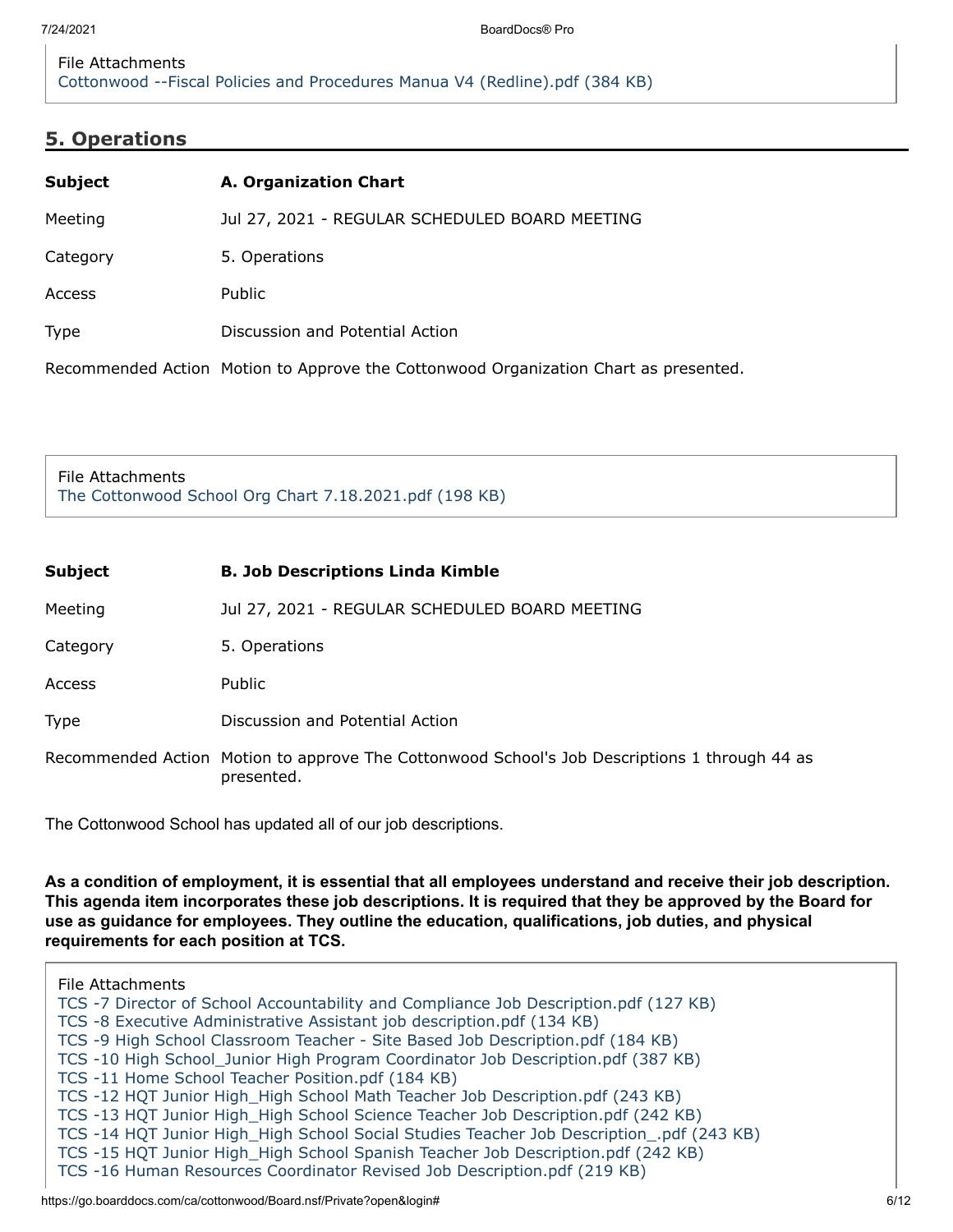- [TCS -17 Information Technology \(IT\) Specialist Job Description.pdf \(168 KB\)](https://go.boarddocs.com/ca/cottonwood/Board.nsf/files/C57TF677047F/$file/TCS%20-17%20%20Information%20Technology%20(IT)%20Specialist%20Job%20Description.pdf)
- [TCS -18 Instructional Administrator Job Description.pdf \(135 KB\)](https://go.boarddocs.com/ca/cottonwood/Board.nsf/files/C57TF877049A/$file/TCS%20-18%20Instructional%20Administrator%20Job%20Description.pdf)
- [TCS -19 Library Shipping Specialist Job Description.pdf \(225 KB\)](https://go.boarddocs.com/ca/cottonwood/Board.nsf/files/C57TFA7704BE/$file/TCS%20-19%20Library%20Shipping%20Specialist%20Job%20Description.pdf)
- [TCS -20 Homeschool Teacher \\_ MDIP Coordinator Job Description 7.21.21.pdf \(130 KB\)](https://go.boarddocs.com/ca/cottonwood/Board.nsf/files/C57TFC7704D7/$file/TCS%20-20%20Homeschool%20Teacher%20_%20MDIP%20Coordinator%20Job%20Description%20-%207.21.21.pdf)
- [TCS -21 Homeschool Teacher \\_ Mindset Coordinator Job Description 7.21.21.pdf \(71 KB\)](https://go.boarddocs.com/ca/cottonwood/Board.nsf/files/C57TFE7704E8/$file/TCS%20-21%20Homeschool%20Teacher%20_%20Mindset%20Coordinator%20Job%20Description%207.21.21.pdf)
- [TCS -22 Program Specialist-Special Education Mild\\_Moderate Job Description.pdf \(134 KB\)](https://go.boarddocs.com/ca/cottonwood/Board.nsf/files/C57TFG770502/$file/TCS%20-22%20Program%20Specialist-Special%20Education%20Mild_Moderate%20Job%20Description.pdf)
- [TCS -23 Purchasing Coordinator.pdf \(218 KB\)](https://go.boarddocs.com/ca/cottonwood/Board.nsf/files/C57TFJ770526/$file/TCS%20-23%20Purchasing%20Coordinator.pdf)
- [TCS -24 Reading Early Literacy Coordinator Job Description.pdf \(229 KB\)](https://go.boarddocs.com/ca/cottonwood/Board.nsf/files/C57TFL77054A/$file/TCS%20-24%20Reading%20Early%20Literacy%20Coordinator%20Job%20Description.pdf)
- [TCS -25 School Psychologist Job Description.pdf \(129 KB\)](https://go.boarddocs.com/ca/cottonwood/Board.nsf/files/C57TFN770564/$file/TCS%20-25%20School%20Psychologist%20Job%20Description.pdf)
- [TCS -26 SIS Compliance Enrollment Specialist Job Description.pdf \(126 KB\)](https://go.boarddocs.com/ca/cottonwood/Board.nsf/files/C57TFQ770579/$file/TCS%20-26%20SIS%20Compliance%20Enrollment%20Specialist%20Job%20Description.pdf)
- [TCS -27 Special Education Assessment Technician Job Description.pdf \(133 KB\)](https://go.boarddocs.com/ca/cottonwood/Board.nsf/files/C57TFS770593/$file/TCS%20-27%20Special%20Education%20Assessment%20Technician%20Job%20Description.pdf)
- [TCS -28 Special Education Nurse Job Description.pdf \(156 KB\)](https://go.boarddocs.com/ca/cottonwood/Board.nsf/files/C57TFU7705AE/$file/TCS%20-28%20Special%20Education%20Nurse%20Job%20Description.pdf)
- [TCS -29 Special Education Reading Specialist Job Description.pdf \(134 KB\)](https://go.boarddocs.com/ca/cottonwood/Board.nsf/files/C57TFW7705C8/$file/TCS%20-29%20Special%20Education%20Reading%20Specialist%20Job%20Description.pdf)
- [TCS -30 Student Information Systems \(SIS\) Coordinator Job Description.pdf \(139 KB\)](https://go.boarddocs.com/ca/cottonwood/Board.nsf/files/C57TFY7705E2/$file/TCS%20-30%20Student%20Information%20Systems%20(SIS)%20Coordinator%20Job%20Description.pdf)
- [TCS -31 Student Intervention Support Coordinator.pdf \(164 KB\)](https://go.boarddocs.com/ca/cottonwood/Board.nsf/files/C57TG27705FD/$file/TCS%20-31%20Student%20Intervention%20Support%20Coordinator.pdf)
- [TCS -32 Student Support Coordinator SST\\_504 Job Description.pdf \(131 KB\)](https://go.boarddocs.com/ca/cottonwood/Board.nsf/files/C57TG4770617/$file/TCS%20-32%20Student%20Support%20Coordinator%20SST_504%20Job%20Description.pdf)
- [TCS -33 Student Support Specialist Job Description Google Docs Google Docs.pdf \(87 KB\)](https://go.boarddocs.com/ca/cottonwood/Board.nsf/files/C57TG6770629/$file/TCS%20-33%20Student%20Support%20Specialist%20Job%20Description%20-%20Google%20Docs%20-%20Google%20Docs.pdf)
- [TCS -34 Vendor Relations Coordinator Job description.pdf \(212 KB\)](https://go.boarddocs.com/ca/cottonwood/Board.nsf/files/C57TG877064C/$file/TCS%20-34%20Vendor%20Relations%20Coordinator%20Job%20description.pdf)
- [TCS -35 Vendor Relations Technician Job Description.pdf \(220 KB\)](https://go.boarddocs.com/ca/cottonwood/Board.nsf/files/C57TGA77066F/$file/TCS%20-35%20Vendor%20Relations%20Technician%20Job%20Description.pdf)
- [TCS -36 Family Liaison \(Slavic Speaking\) Job Description.docx-20210326122202\(1\).pdf \(615 KB\)](https://go.boarddocs.com/ca/cottonwood/Board.nsf/files/C57TGC7706C4/$file/TCS%20-36%20Family%20Liaison%20(Slavic%20Speaking)%20Job%20Description.docx-20210326122202(1).pdf)
- [TCS -37 Assistant Director of SPED Job Description 7.21.21.pdf \(79 KB\)](https://go.boarddocs.com/ca/cottonwood/Board.nsf/files/C57TGE7706D8/$file/TCS%20-37%20Assistant%20Director%20of%20SPED%20Job%20Description%207.21.21.pdf)
- [TCS -38 On-Site High School Principal Job Description 7.21.21.pdf \(91 KB\)](https://go.boarddocs.com/ca/cottonwood/Board.nsf/files/C57TGG7706EB/$file/TCS%20-38%20On-Site%20High%20School%20Principal%20Job%20Description%207.21.21.pdf)
- [TCS -39 Home School Teacher Position.pdf \(184 KB\)](https://go.boarddocs.com/ca/cottonwood/Board.nsf/files/C57TGJ77070A/$file/TCS%20-39%20Home%20School%20Teacher%20Position.pdf)
- [TCS -40 Associate Director Job Description.docx .pdf \(188 KB\)](https://go.boarddocs.com/ca/cottonwood/Board.nsf/files/C57TGL770727/$file/TCS%20-40%20Associate%20Director%20Job%20Description.docx%20.pdf)
- [TCS -41 High School Counselor.pdf \(428 KB\)](https://go.boarddocs.com/ca/cottonwood/Board.nsf/files/C57TGN770766/$file/TCS%20-41%20High%20School%20Counselor.pdf)
- [TCS -42 Homeschool Teacher \\_ Boost Job Description 7.21.21 Google Docs.pdf \(129 KB\)](https://go.boarddocs.com/ca/cottonwood/Board.nsf/files/C57TGQ770780/$file/TCS%20-42%20Homeschool%20Teacher%20_%20Boost%20Job%20Description%20-%207.21.21%20-%20Google%20Docs.pdf)
- [TCS -43 Homeschool Teacher \\_ Rise Job Description 7.22.21 Google Docs.pdf \(68 KB\)](https://go.boarddocs.com/ca/cottonwood/Board.nsf/files/C57TGS770792/$file/TCS%20-43%20Homeschool%20Teacher%20_%20Rise%20Job%20Description%20-%207.22.21%20-%20Google%20Docs.pdf)
- [TCS -44 HST \\_ High School Success Coordinator Job Description 7.23.21.pdf \(84 KB\)](https://go.boarddocs.com/ca/cottonwood/Board.nsf/files/C57TGU7707A4/$file/TCS%20-44%20HST%20_%20High%20School%20Success%20Coordinator%20Job%20Description%207.23.21.pdf)
- [TCS -1 Director of Community Job Description.pdf \(203 KB\)](https://go.boarddocs.com/ca/cottonwood/Board.nsf/files/C57TGW7707C7/$file/TCS%20-1%20%20Director%20of%20Community%20Job%20Description.pdf)
- [TCS -2 Homeschool Teacher\\_ Community Coordinator Job Description.pdf \(71 KB\)](https://go.boarddocs.com/ca/cottonwood/Board.nsf/files/C57TGY7707D9/$file/TCS%20-2%20%20Homeschool%20Teacher_%20Community%20Coordinator%20Job%20Description.pdf)
- [TCS -3 Director of Curriculum and Technology Job Description\\_.pdf \(195 KB\)](https://go.boarddocs.com/ca/cottonwood/Board.nsf/files/C57TH27707FB/$file/TCS%20-3%20Director%20of%20Curriculum%20and%20Technology%20Job%20Description_.pdf)
- [TCS -4 Director of Human Resources Job Description.pdf \(215 KB\)](https://go.boarddocs.com/ca/cottonwood/Board.nsf/files/C57TH477081E/$file/TCS%20-4%20Director%20of%20Human%20Resources%20Job%20Description.pdf)
- [TCS -5 Director of Instruction and Assessment Job Description\\_.pdf \(198 KB\)](https://go.boarddocs.com/ca/cottonwood/Board.nsf/files/C57TH6770840/$file/TCS%20-5%20Director%20of%20Instruction%20and%20Assessment%20Job%20Description_.pdf)
- [TCS -6 Director of Special Education.pdf \(96 KB\)](https://go.boarddocs.com/ca/cottonwood/Board.nsf/files/C57TH8770853/$file/TCS%20-6%20Director%20of%20Special%20Education.pdf)

#### **Subject C. Education for Homeless Children and Youth Policy**

Meeting Jul 27, 2021 - REGULAR SCHEDULED BOARD MEETING

Category 5. Operations

Access Public

Type Discussion and Potential Action

Recommended Action Motion to Approve the Education for Homeless Children and Youth Policy as presented.

The Education for Homeless Children and Youth Policy has been updated with the latest guidelines. The term Foster Youth has been changed to Youth.

File Attachments

[Education of Homeless Children and Youth Policy \(YMC redline 2021\) \(4838-8578-4562.v1\) \(004\).pdf \(218](https://go.boarddocs.com/ca/cottonwood/Board.nsf/files/C4YS2E708DCD/$file/Education%20of%20Homeless%20Children%20and%20Youth%20Policy%20(YMC%20redline%202021)%20(4838-8578-4562.v1)%20(004).pdf) KB)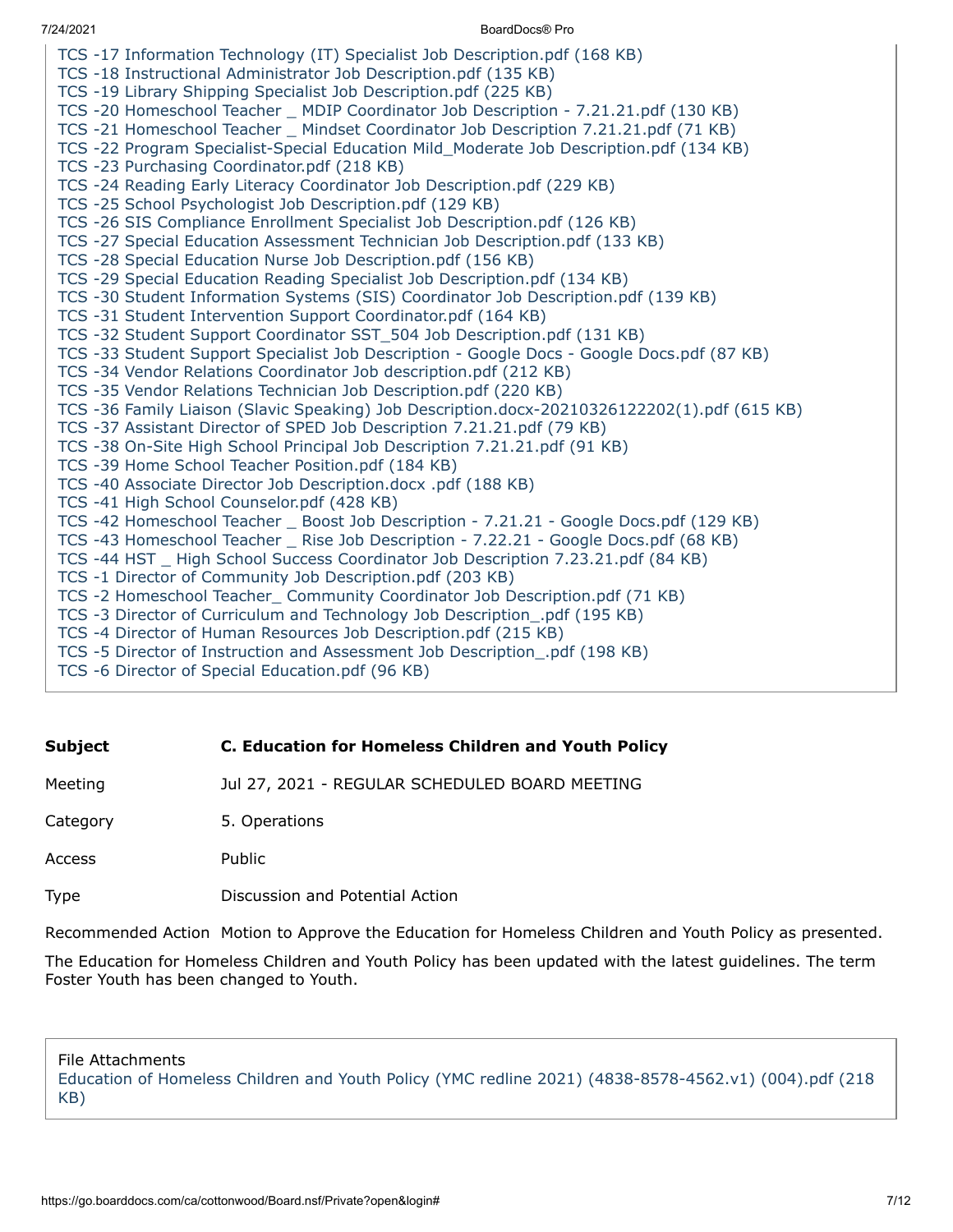| <b>Subject</b> | <b>D. Retention of School Records</b>          |
|----------------|------------------------------------------------|
| Meeting        | Jul 27, 2021 - REGULAR SCHEDULED BOARD MEETING |
| Category       | 5. Operations                                  |
| Access         | <b>Public</b>                                  |
| <b>Type</b>    | Discussion and Potential Action                |

Recommended Action Motion to Approve the Retention of School Records Policy as presented.

**California State Law provides guidance on the time frames and conditions for the retention of student records. This agenda item outlines for our guidance the policy relative to the retention of records at TCS. It will assist us in approaching student records in a uniform and consistent manner, and ensure compliance with the law in this area.**

File Attachments [Retention of School Records Redline \(4839-6675-4801.v1\).pdf \(123 KB\)](https://go.boarddocs.com/ca/cottonwood/Board.nsf/files/C57UYD7E50C4/$file/Retention%20of%20School%20Records%20Redline%20(4839-6675-4801.v1).pdf)

# **Subject E. American Rescue Plan Act Elementary and Secondary School Relief Fund (ESSER III) Safe Return to In-Person Instruction Local Educational Agency Plan Ann Buxton** Meeting Jul 27, 2021 - REGULAR SCHEDULED BOARD MEETING Category 5. Operations

Access Public

Type Information

The American Rescue Plan Act (ARP) was signed into law on March 11, 2021, provided the ESSER funding. ARP ESSER, also known as ESSER III, funds are provided to the State under Title I Part A.

The U.S. Department of Education published in their Interim Final Requirements April 22, 2021, requiring Local Educational Agencies (LEAs-Schools) to receive ESSER III funds to submit an LEA Plan for the Safe Return In-Person Instruction and Continuity of Services. This applies even if an LEA has been operating full-time in-person instruction but does not apply to fully virtual schools and LEAs.

However, TCS has a resource center/Lending Library. To ensure that we comply, we have added a Safe Return to In-Person Instruction and Continuity of Services to our website.

File Attachments [TCS Return policy.pdf \(357 KB\)](https://go.boarddocs.com/ca/cottonwood/Board.nsf/files/C56T8B6BE9A0/$file/TCS%20Return%20policy.pdf)

**Subject F. Independent Study Policy**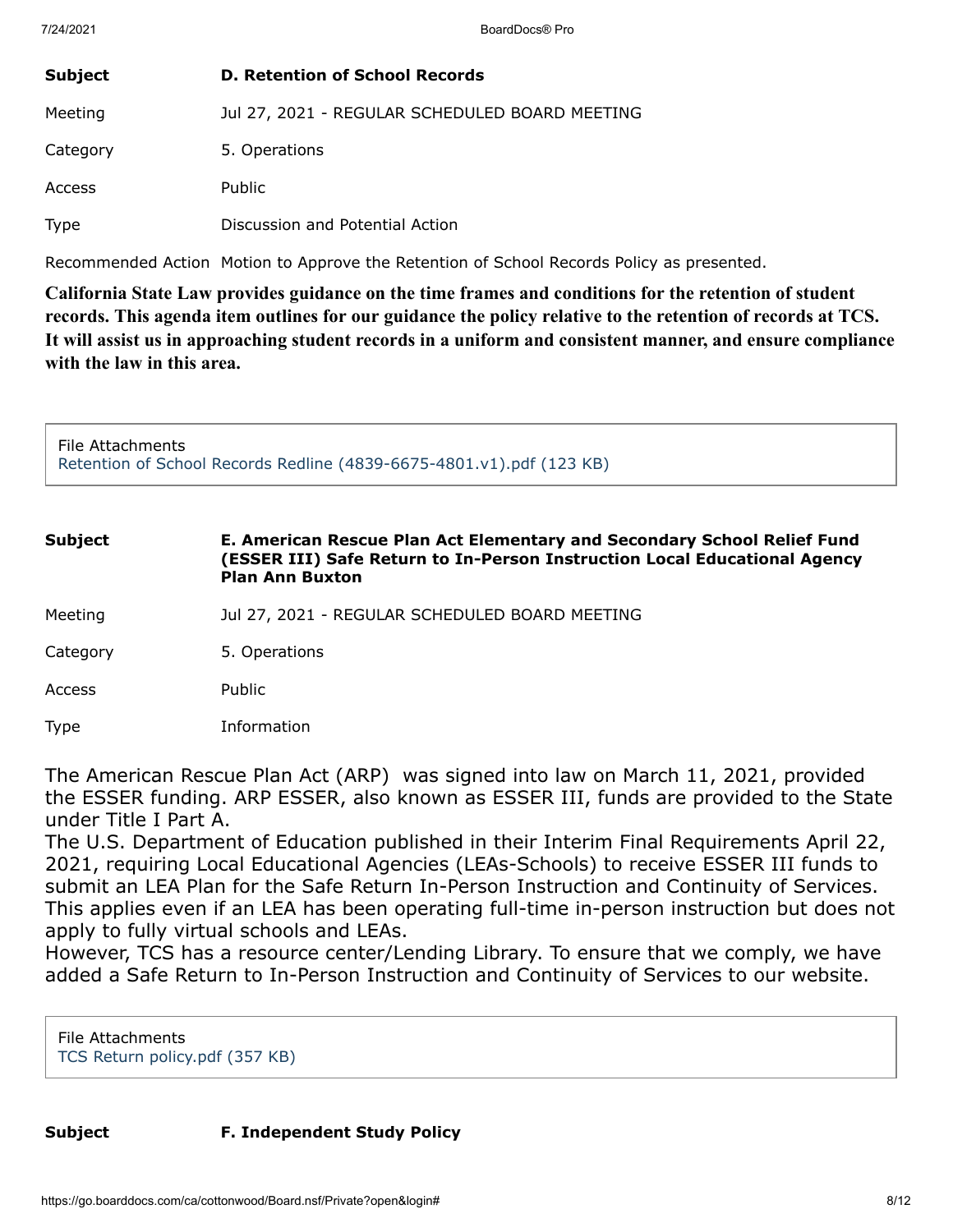| Meeting  | Jul 27, 2021 - REGULAR SCHEDULED BOARD MEETING |
|----------|------------------------------------------------|
| Category | 5. Operations                                  |
| Access   | Public                                         |

Type Discussion and Potential Action

Recommended Action Motion to approve the Independent Study Policy as presented.

This policy was updated to address the AB 130 changes in accordance with the requirements of Education Code Section 51747.

#### File Attachments [Independent Study Policy - Cottonwood REDLINE \(4810-5608-1907.v2\).pdf \(183 KB\)](https://go.boarddocs.com/ca/cottonwood/Board.nsf/files/C57UDH7B8CFA/$file/Independent%20Study%20Policy%20-%20Cottonwood%20REDLINE%20(4810-5608-1907.v2).pdf)

| Subject  | <b>G. Administration of Medications</b>        |
|----------|------------------------------------------------|
| Meeting  | Jul 27, 2021 - REGULAR SCHEDULED BOARD MEETING |
| Category | 5. Operations                                  |

Access Public

Type Discussion and Potential Action

Recommended Action Motion to approve the Administration of Medications policy as presented.

There is nothing more important than the safety and health of our students. Some students come to us with specific health-related needs that must be met during the school day, including but not limited to the administration of medication. This policy outlines the guidelines for the administration of medical assistance by TCS staff to our students. There are few changes due to updates in Ed Code.

### File Attachments [Administration\\_of\\_Medications Cottonwood \(YMC redline\) \(4830-8557-9245.v2\).pdf \(370 KB\)](https://go.boarddocs.com/ca/cottonwood/Board.nsf/files/C58H5W46E03E/$file/Administration_of_Medications%20Cottonwood%20(YMC%20redline)%20(4830-8557-9245.v2).pdf)

| <b>Subject</b> | <b>H. MEMORANDUM OF UNDERSTANDING AND AGREEMENT FOR</b><br>PARTICIPATION IN THE CENTER FOR TEACHING INNOVATION INDUCTION<br><b>PROGRAM Linda Kimble</b>                         |
|----------------|---------------------------------------------------------------------------------------------------------------------------------------------------------------------------------|
| Meeting        | Jul 27, 2021 - REGULAR SCHEDULED BOARD MEETING                                                                                                                                  |
| Category       | 5. Operations                                                                                                                                                                   |
| Access         | <b>Public</b>                                                                                                                                                                   |
| <b>Type</b>    | Discussion and Potential Action                                                                                                                                                 |
|                | Recommended Action Motion to approve the MEMORANDUM OF UNDERSTANDING AND AGREEMENT<br>FOR PARTICIPATION IN<br>THE CENTER FOR TEACHING INNOVATION INDUCTION PROGRAM as presented |

The Teacher Induction Program provides training for our newest teachers as they launch their teaching careers. The Office of the Riverside County Superintendent of Schools offers a high-quality, positively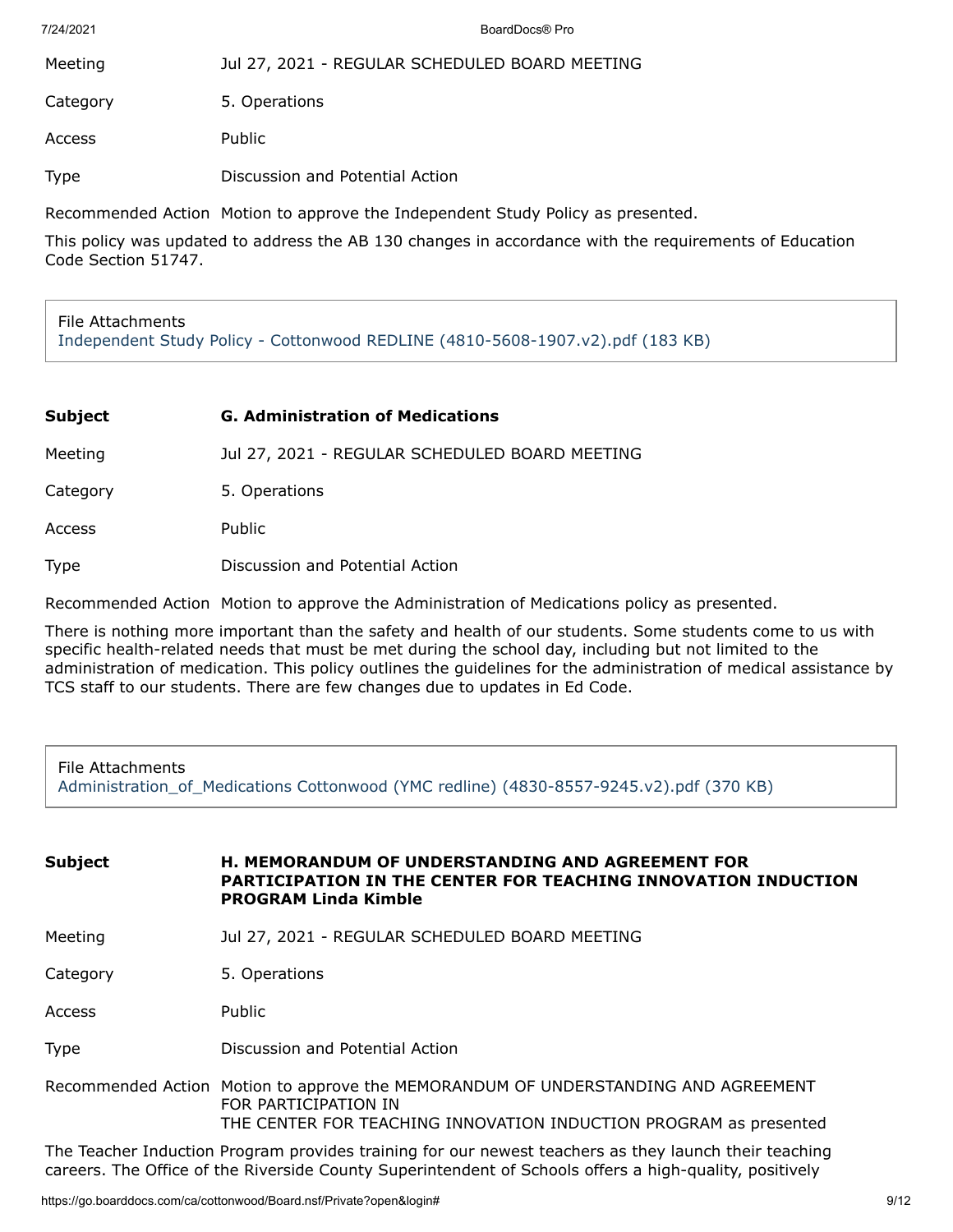recommended induction program available to our teachers online. The enclosed description outlines the program. We request the Board's approval of the Riverside County Office of Education as the provider for our Induction Program.

File Attachments [Cottonwood IN70258.pdf \(398 KB\)](https://go.boarddocs.com/ca/cottonwood/Board.nsf/files/C57T4P759386/$file/Cottonwood%20IN70258.pdf)

| <b>Subject</b>                                                                            | I. Submitting Units for Salary Credit Addition to the Employee Handbook                                               |
|-------------------------------------------------------------------------------------------|-----------------------------------------------------------------------------------------------------------------------|
| Meeting                                                                                   | Jul 27, 2021 - REGULAR SCHEDULED BOARD MEETING                                                                        |
| Category                                                                                  | 5. Operations                                                                                                         |
| Access                                                                                    | Public                                                                                                                |
| <b>Type</b>                                                                               | Discussion and Potential Action                                                                                       |
|                                                                                           | Recommended Action Motion to approve the Submitting Units for Salary Credit to the Employee Handbook<br>as presented. |
| This page was inadvertently omitted. It belongs in Section 4, "Professional Development." |                                                                                                                       |

File Attachments [Submitting Units for Salary Credit.pdf \(69 KB\)](https://go.boarddocs.com/ca/cottonwood/Board.nsf/files/C57VAN7FD264/$file/Submitting%20Units%20for%20Salary%20Credit.pdf)

| <b>Subject</b> | J. Parent-Student Handbook - Home Study        |  |
|----------------|------------------------------------------------|--|
| Meeting        | Jul 27, 2021 - REGULAR SCHEDULED BOARD MEETING |  |
| Category       | 5. Operations                                  |  |
| Access         | Public                                         |  |
| Type           | Discussion and Potential Action                |  |

Recommended Action Motion to approve the Parent-Student Handbook - Home Study as presented.

Clarification of the role of students, parents, and employees is essential to ensure the smooth operation of our school. Clear communication about our rules safeguards the rights and explains the responsibilities of all involved. Additionally, there are annual notifications we must legally provide to parents and families about important topics that may impact them. The parent-student handbook for 2021-22 is provided for your review and consideration.

File Attachments [2021-22 Homestudy Handbook \(YMC redline\)v2 \(4836-0930-0467.v1\).pdf \(3,090 KB\)](https://go.boarddocs.com/ca/cottonwood/Board.nsf/files/C57RAB6D00DE/$file/2021-22%20Homestudy%20Handbook%20(YMC%20redline)v2%20(4836-0930-0467.v1).pdf)

**Subject K. Parent Student Handbook Site Based Community**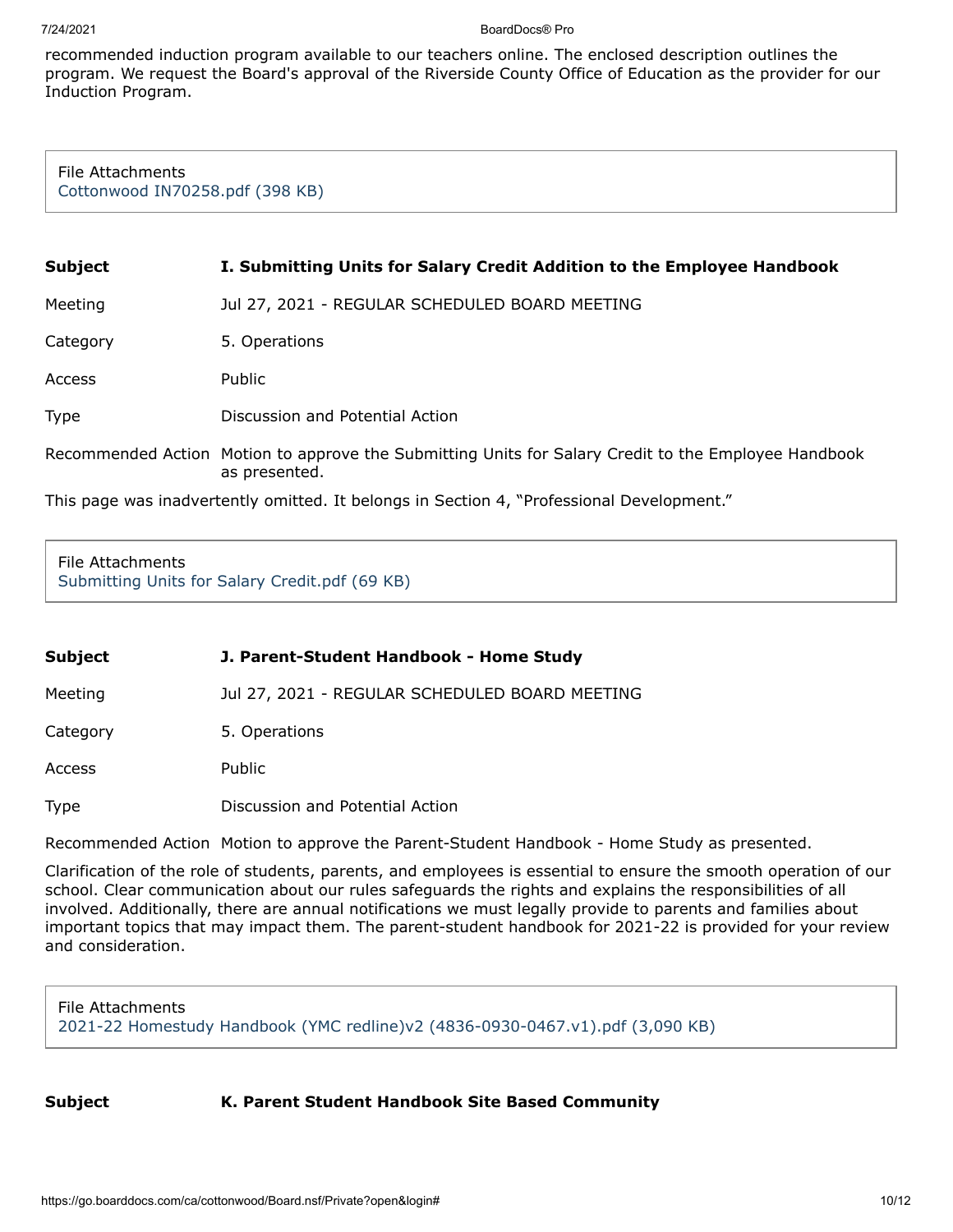| 7/24/2021   | BoardDocs® Pro                                                                                           |
|-------------|----------------------------------------------------------------------------------------------------------|
| Meeting     | Jul 27, 2021 - REGULAR SCHEDULED BOARD MEETING                                                           |
| Category    | 5. Operations                                                                                            |
| Access      | <b>Public</b>                                                                                            |
| <b>Type</b> | Discussion and Potential Action                                                                          |
|             | Recommended Action Motion to approve the Parent-Student Handbook - Site-Based Community as<br>presented. |

**The On-Site High School student handbook outlines the relationship between the students, teachers, parents, and other staff members at our on-site high school. It sets the expectations for procedures and protocols necessary to ensure the smooth operation of the school as well as compliance with local, state, and Federal laws and guidelines.**

File Attachments [2021-22 Cottonwood Community Handbook \(site-based\) \(YMC redline\)v2 \(4850-1236-0691.v1\).pdf \(1,070](https://go.boarddocs.com/ca/cottonwood/Board.nsf/files/C57UEZ7BC5B2/$file/2021-22%20Cottonwood%20Community%20Handbook%20(site-based)%20(YMC%20redline)v2%20(4850-1236-0691.v1).pdf) KB)

# **6. Governance**

| <b>Subject</b> | A. A RESOLUTION to recognize the legal extension of charter term by two<br>years pursuant to Education Code Section 47607.4 Ann Buxton and Cindy<br>Garcia     |
|----------------|----------------------------------------------------------------------------------------------------------------------------------------------------------------|
| Meeting        | Jul 27, 2021 - REGULAR SCHEDULED BOARD MEETING                                                                                                                 |
| Category       | 6. Governance                                                                                                                                                  |
| Access         | <b>Public</b>                                                                                                                                                  |
| <b>Type</b>    | Discussion and Potential Action                                                                                                                                |
|                | Recommended Action Motion to approve the Resolution extending The Cottonwood School Charter to June<br>30, 2025, pursuant to<br>Education Code Section 47607.4 |

File Attachments [TCS Board Resolution re Charter Term Extension \(4819-2376-6003.v1\).pdf \(141 KB\)](https://go.boarddocs.com/ca/cottonwood/Board.nsf/files/C56UY972FE1B/$file/TCS%20Board%20Resolution%20re%20Charter%20Term%20Extension%20(4819-2376-6003.v1).pdf)

### **7. Closing Items**

| Subject  | A. Board of Directors Comments & Requests      |
|----------|------------------------------------------------|
| Meeting  | Jul 27, 2021 - REGULAR SCHEDULED BOARD MEETING |
| Category | 7. Closing Items                               |